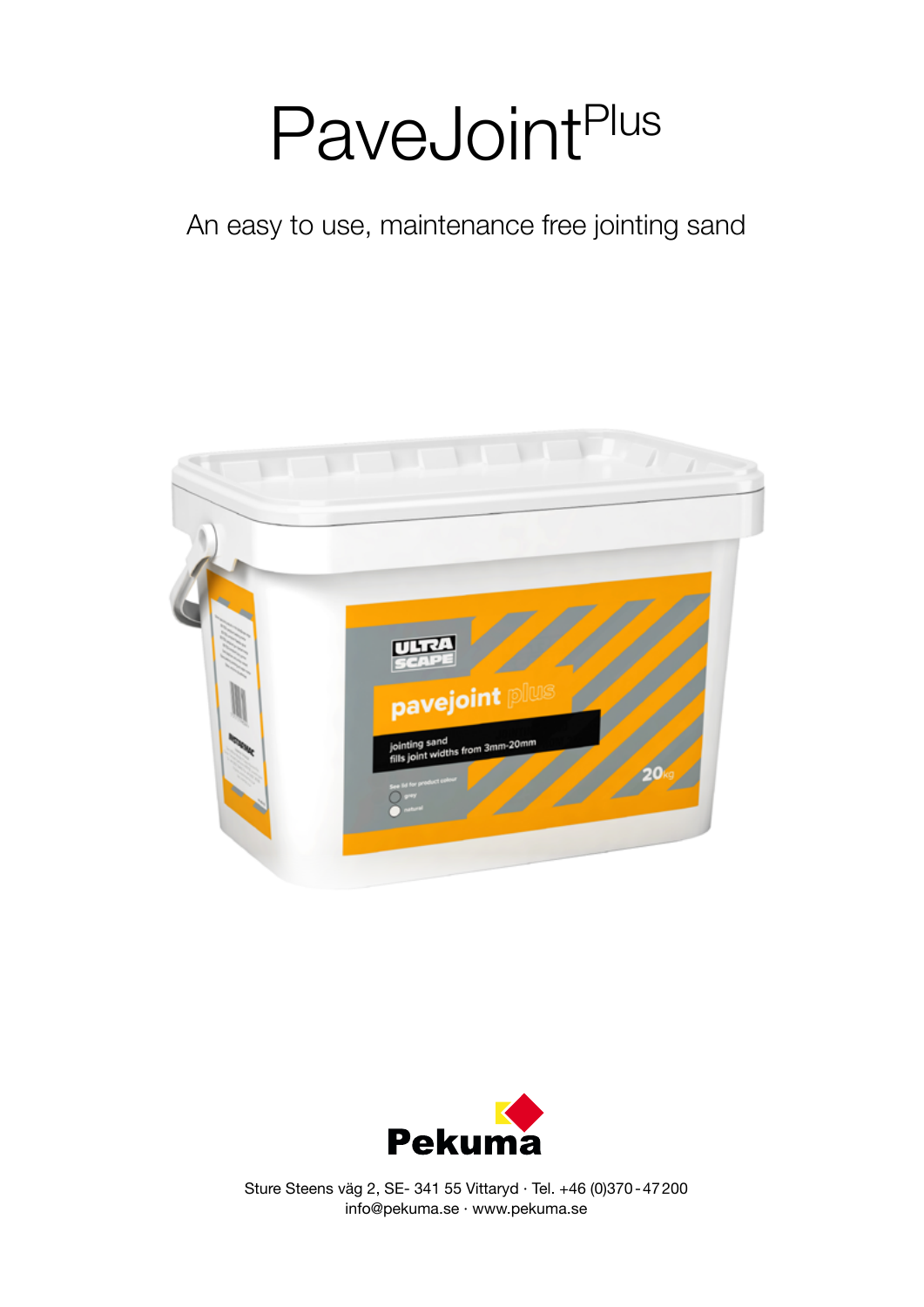**PaveJoint<sup>plus</sup>** is an easy to use, brush-in sand suitable for providing decorative jointing between natural stone or concrete paving. Available in 2 natural colours, it can be used all year round, in all types of weather conditions be it sunny, wet or freezing. It is suited for use on domestic paving applications or light non trafficable commercial areas. For heavy commercial applications we recommend the use of UltraScape flowpoint flowable grout in accordance with the BS 7533 specification.

Before using PaveJoint plus it is important to understand the installation being considered, the design of the base, the paving materials being used and the conditions in which you will be working.

PaveJoint plus once cured, provides jointing between paving that is permeable, meaning it will allow air and rain water to penetrate through.

There are two methods of applying PaveJoint plus which focus on whether the bedding material below the paving is permeable (free draining) or whether it is impermeable (non-draining).

#### 1. Permeable Bed (Wet Application Method)

When the paving is fixed using permeable bedding materials, PaveJoint plus can be applied using the "Wet Application" method. This is by far the most popular method of application which is generally used for patios and walkways. This method uses copious amounts of water during application hence "Wet Application". Hosing down the fixed paving with water initially and during application of PaveJoint plus :

- · saturates the paving and prevents oils from PaveJoint plus penetrating the paving
- · ensures ease of application
- · assists with deep penetration of the product into the joint
- · aids removal of excess material

This water **has to be drained** free from the jointing before PaveJoint plus will cure and harden, it will **only cure hard** when all traces of moisture have gone from the full depth of the joint.

It is therefore important that for "Wet Application" the base of the new paving installation is permeable to allow water to free drain through into the ground below. Any retained moisture or dampness within the jointing fresh after application, will delay curing of the product. Once the jointing has cured and hardened it is unaffected by further rain water.

Permeable Bedding Materials - Patios & Walkways: For such areas carrying normal domestic foot traffic loadings the bedding material used should be permeable. Therefore a suitable bedding compound for the paving should be no more than 6 or 7 parts clean sharp sand mixed with 1 part Portland Cement. Bedding materials. containing cement are classed as "bound" as they harden due to the cement. Add enough water to ensure that the bedding mix just holds together in a ball when squeezed gently in a clenched (gloved) hand. Dot & dab methods of fixing paving should not be used. Apply the bedding compound in a continuous solid bed, deep enough to support the paving. This will be strong enough to support the paving for foot traffic but will also remain permeable creating a free draining base. Higher levels of cement to sand will reduce the permeability of the bedding compound, reducing water drainage and potentially extending the drying time of PaveJoint plus. This should be avoided.

Prior to applying the bedding compound, the sub-base should be suitably compacted to ensure it is firm and even, using recognised techniques.

NB: Other examples of permeable bedding materials that can be used below paving are compacted sand bed and compacted type 1 stone or combinations of both. In such instances, to ensure this type of bedding (known as "unbound") is suitable for use with PaveJoint plus jointing compound, the paving needs to be stable and edged on all sides with a fixed kerb or fixed edging stones (fixed with bedding mortar) that prevent movement.

## **2.Impermeable Bed (Dry Application Method)**

This method is used to apply PaveJoint plus where (i) the bedding materials used to fix the paving are impermeable and therefore will not allow drainage of application water (Wet Application) or (ii) where the temperature conditions are dropping below 3oC, with concern that the water application (Wet Application) will freeze and expand in the joint, before it has drained away, making it weak.

Once the paving is firmly secured and set, gently pre-wet the surface using a mist spray of water, avoid wetting the joint. This prevents the jointing staining the paving. Open the PaveJoint plus and pour the material along the joint, brushing it into the joint at the same time. As there is no water to wash the product into the joint, using this method with a pointing trowel and jointing iron will enable the material to be compressed into the joint.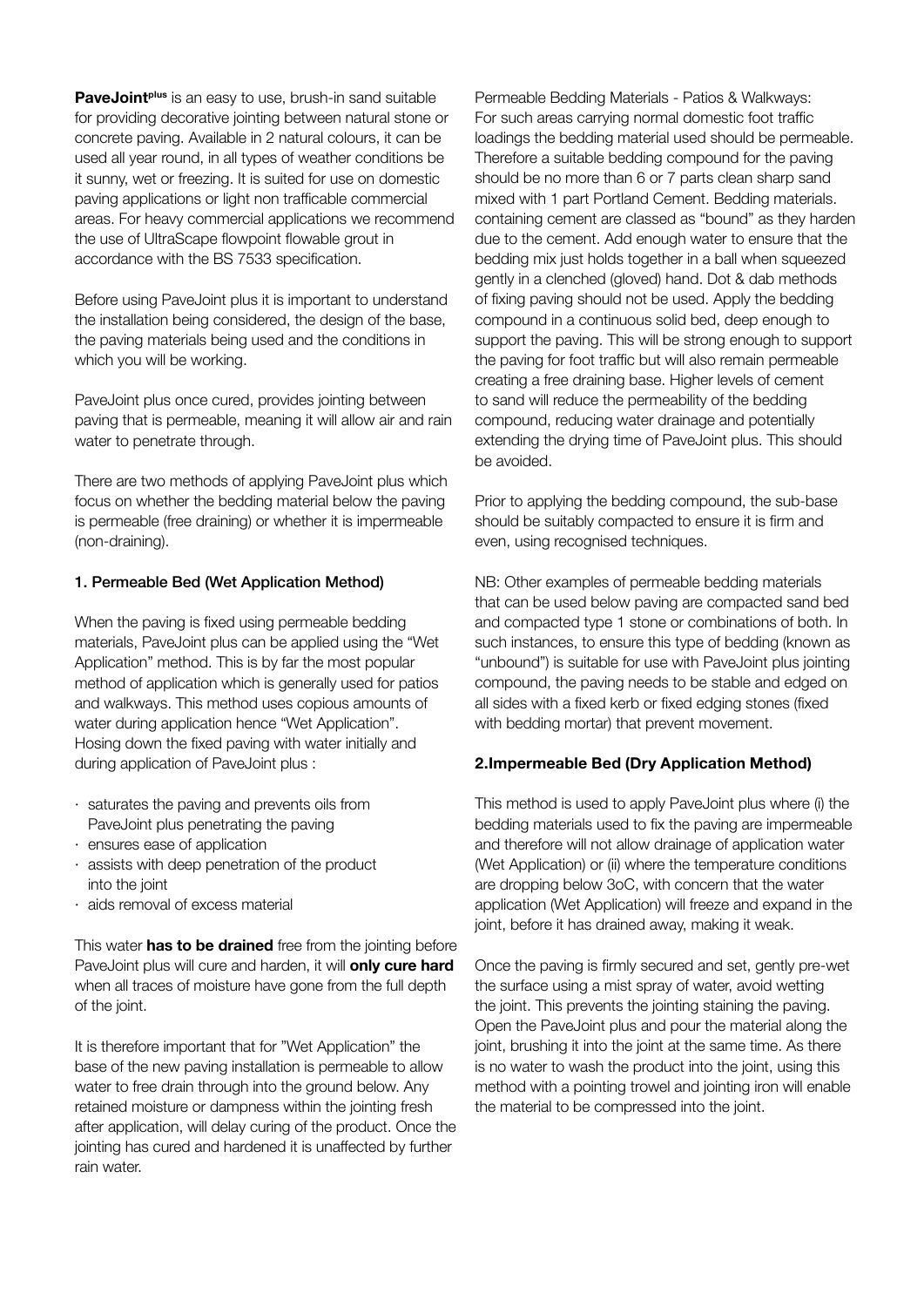Impermeable Bedding Materials - Domestic Driveways: Where there is requirement for additional strength in the bedding materials for paving to support increased loadings, such as standing cars on driveways, then the resulting higher cement ratio to sand bedding material will be impermeable to water. Therefore the Dry Application method would, in this instance, be the preferred method for applying PaveJoint plus. The same method would be used for existing substrates with poor drainage or poor drying conditions.

Freezing conditions: There is a potential that if using the "Wet Application" method in conditions nearing or below freezing at the time of application of PaveJoint plus, then the freezing application water will cause damage to the uncured joint due to expansion. In such conditions the Dry Application method would be preferred.

## **Jointing**

All paving joints should be a minimum width of 3mm and up to a maximum width of 20mm. Joint depths should be a minimum of 30mm. Deeper joints may extend drying times. It should always be ensured that PaveJoint plus penetrates the full depth and width of the joint, without voids, to provide maximum stability. Voids left in the body of the jointing will cause permanent weakness in the joint. Prior to applying PaveJoint plus ensure all mortar is raked free from joints to ensure clean and full depth. Once PaveJoint plus has been freshly installed, unless the moisture has completely drained free from the joint, the material will remain soft. It needs to drain free of moisture before it will begin to cure. (See curing section).

# **Key notes for jointing**

- · PaveJoint plus is not meant to stabilise loose paving. All paving should be firm and stable, on a stable base before jointing commences.
- · When filling the joint with PaveJoint plus always finish the material slightly below the surface of the paving. Never leave it proud of the surface. The paving should always be the wear surface, not the jointing.
- Before filling the joint make sure it is clear of any debris that will reduce the width of the joint or prevent the material making contact with the walls of the joint. This is particularly important when re-jointing existing paving.
- All joints should be raked to their full depth to ensure they are free of bedding materials before commencing jointing.
- · Some natural stone paving is cut with a sloping edge. This creates a "V" joint shape when all paving is positioned together. To add greater stability of the jointing, run the end of a pointing trowel along the joint making a channel in the bedding material below.

When the PaveJoint plus is added into the "V" joint the penetration of the material into the channel secures the jointing below the paving, providing greater anchorage and stability when cured.

- All dried mortar residues on the surface of the paver should be removed from paving before commencing jointing. Please see Cleaning section below.
- · It is good practice to run a grouting tool over the face of the finished jointing before it has cured. This firms up and smooths the face of the product giving an additional resilience.

# **Curing Of PaveJoint plus**

PaveJointplus is an air cured product. In good drying conditions (20oC / 65% rh) and where water is free draining, PaveJointplus will firm up in approximately 24-48 hours, sufficient to accommodate foot traffic. It will continue to harden over the next 28 days. The rate of cure is dependent on both temperature and residual moisture. Application in conditions of poor drainage, where water lingers in the joint and freezing conditions, will delay curing of the product. Once the water has dried away from the joint, curing will re-commence.

# **Cleaning**

Mortar removal: Paving should be cleaned of any dried mortar prior to application of the jointing material. Please ensure that all residues of mortar and cleaning chemicals have been completely washed away before jointing begins. Residues of acid based cleaners can have an adverse affect on both paving and jointing if they come into contact. Consult the paving supplier for advice. PaveJoint plus will discolour in contact with acid based materials, as can some paving materials – this is related to iron compounds within the products causing an orange / brown discolouration. Limestone, marble, amongst other paving, as well as cementitious bedding mortars can dissolve when in contact with acid cleaners. It is therefore essential that extreme care should be taken before use of any cleaning materials and a discreet area is tested and assessed before continuing.

Organic material, dirt & debris removal: PaveJoint plus should only be cleaned after it has fully hardened. The material in its cured state is permeable and will therefore allow the passage of air and rain water. To remove build up of surface dirt & debris, the area can be cleaned using a gentle jet wash spray with clean soapy water, periodically (use domestic washing liquids - non-acidic). Only domestic pressure washers should be used at the lowest pressure (100 -130 bar). The nozzle should be held at least 30cm from the surface with the fan of water at a 450 angle to the jointing. Alternatively soft bristle sweeping brushes can be used. Under no circumstances